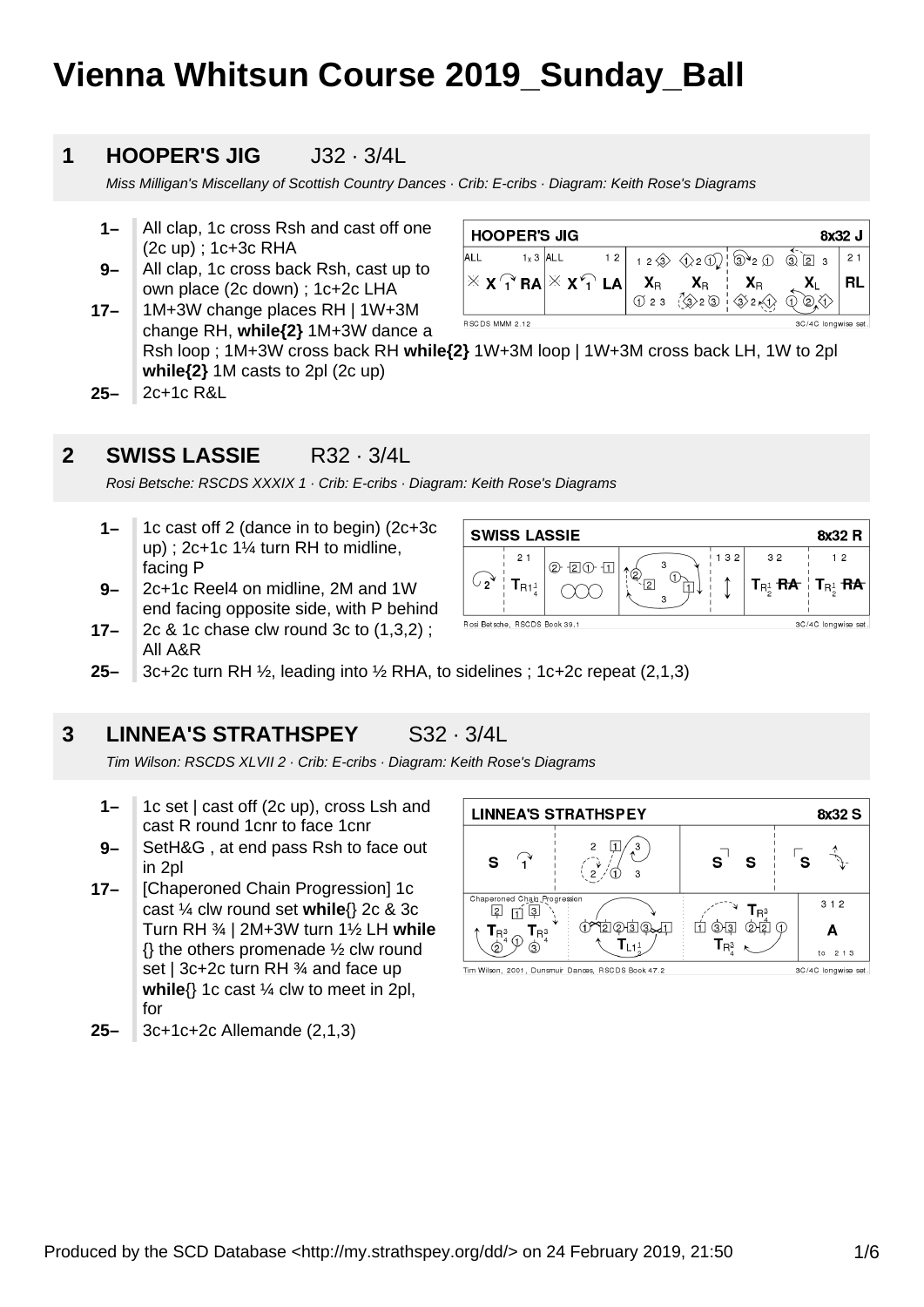### **4 FOLLOW ME HOME** J32 · 3/4L

Ellie Briscoe: RSCDS XXXVIII 3 · Crib: E-cribs · Diagram: Keith Rose's Diagrams

- **1–** 1c set | cross RH ; cast off (2c up) | turn ¾ LH
- **9–** BiL with 1cnrs | ½ turn 1cnrs RH ; 1c followed by 1cnrs chase clw round 4cnrs to leave 1cnrs in exchanged places, and join LH to 2cnr, RH to P
- **17–** BiL with 2cnrs | ½ turn 2cnrs LH ; 1c followed by 2cnrs chase cclw, 1c crossing Lsh to 2plx facing out (3x,1x,2x)



**25–**  $\frac{1}{2}$  Lsh Reels3 on the sidelines; All set and cross (2,1,3)

#### **5 THE BUTTON BOY** R32 · 3/4L

Bill Zobel: The Allanton Collection · Crib: E-cribs · Diagram: Keith Rose's Diagrams

- **1–** mirror Reels3 on own sides, 1c starting in and down
- **9–** mirror Reels3 on opposite sides (1c cross down) finish (2,1x,3) with 1c BtoB facing opposite sides
- **17–** DTr, 1c finish in 2plx facing down NHJ



**25–** 1c dance down the middle ; change sides (W twirl under M's arm) and dance up to (2,1,3)

### **6 A DANCE FOR SUSI** S32 · 3/3L

Malcolm Brown: World Wide Weavings · Crib: E-cribs · Diagram: Keith Rose's Diagrams

- **1--** 1c+2c ½ DblFig8 (1c cross down) : 1c+2c Set&Link (2x,1x,3)
- **9--** 1c+3c repeat (2x,3x,1)
- **17--** 3c+1c "Rose Progression": 3M+1M change place RH | cast 1 place clw ; turn BH ½, face and twirl away while{8} 3W+1W set | turn BH ½, face and twirl away | cross to other side  $(2x,1,3x)$
- **25--** ½ Diag R&L to the R ; ½ Diag R&L to the L (3,1,2)

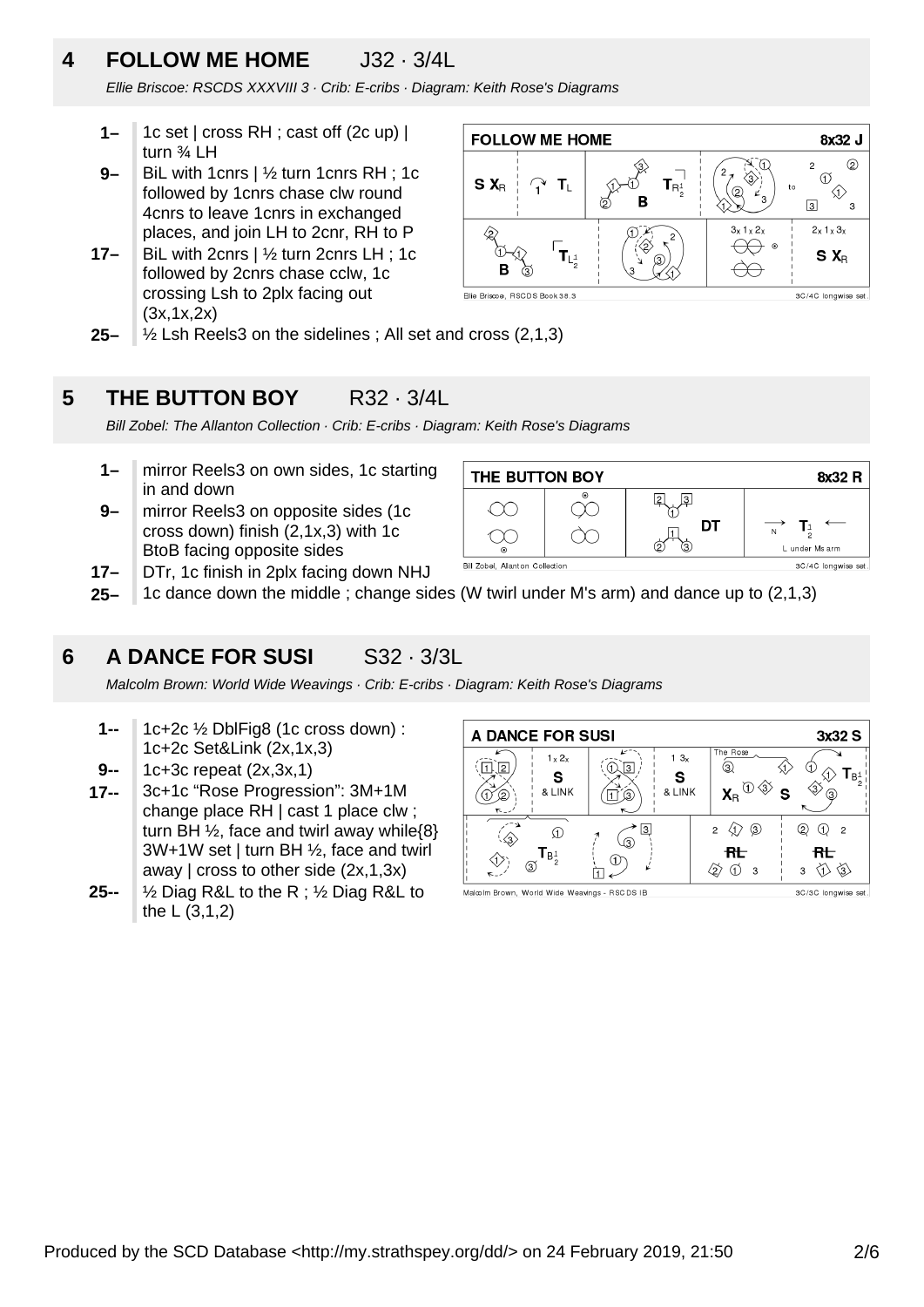### **7 THE DIAMOND JUBILEE** J32 · 4/4L

Robert M Campbell: RSCDS XXXI 1 · Crib: E-cribs · Diagram: Keith Rose's Diagrams

- **1–** 1c+4c 1½ RH turn and face out ; cast to middle (2c+3c step to ends) | 1M+4M & 1W+4W turn LH, finish middles facing ends (2,1x,4x,3)
- **9–** Reels4 on the sides, at the end 2c+3c make loops and 1c+4c do not pass but curve R to finish BtoB in the centre facing corners in a St. Andrew's Cross,
- **17–** 1c+4c set to corner and change place RH ; repeat with LH, finish facing centre for



**25–** 1c+4c RHA **while{4}** 2c+3c set and cross RH ; all set and cross RH (2,4,1,3).

#### **8 YSOBEL STEWART OF FISH HOEK** S32 · 3/4L

Mervyn C Short: RSCDS LII 8 · Crib: E-cribs · Diagram: Keith Rose's Diagrams

- **1--** 1c+2c Tourbillon (2,1,3)
- **9--** 1c+1cnrs set, 1c advancing BtoB to 1cnrs | turn 1cnrs BH into lines3 across ; repeat [9-12] with 2cnrs (2,1x,3)
- **17--** ½ Reel4 on 1diag, 1c passing P Lsh, into lines3 across ; ½ Reel4 on 2diag, 1c passing P Lsh (3x,1,2x)
- **25--** 1W+3c & 1M+2c Circle3 L {3}, open (1c leading) into ½ Circle6 L {3} | 1c cross RH (2,1,3)



**9 THE IRISH ROVER** R32 · 3/4L

James B Cosh: Twenty Two SCD · Crib: E-cribs · Diagram: Keith Rose's Diagrams

- **1–** 1c lead through 3c (2c up) and cast up ; 1M+3c and 1W+2c RHA, finish facing 1cnrs.
- **9–** 1c+1cnrs ½Reel4, pass Lsh ; ½Reel4 with 2cnrs, fast ¾ LH turn in the centre
- **17–** 1W+3c (at top) & 1M+2c Reels3 across (Lsh to 1cnr pos), (to 3x,1,2x)
- **25–** diagonal R&L (1M down,1W up) (2,1,3)

### **10 PROGRAMME ITEM – Interval**

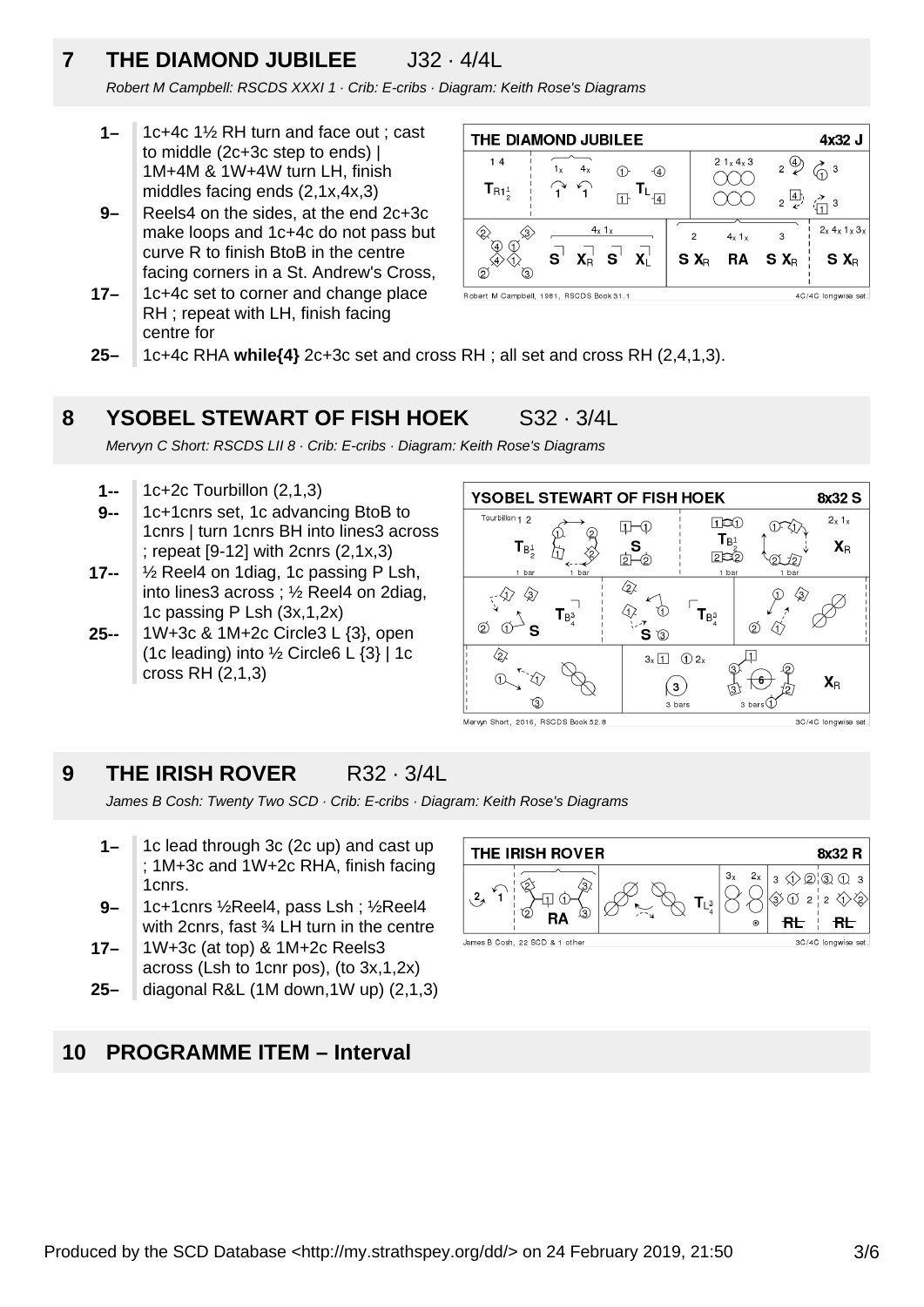### **11 SHIFTIN' BOBBINS** R32 · 3/4L

Roy Clowes: Ormskirk Scottish Dances - Memorial Edition · Crib: E-cribs · Diagram: Keith Rose's Diagrams

- **1–** 1c cross down RH (2c up) to 2plx in DTr position with corners | set as DTr ; cast up, meet and dance down to 2pl in middle
- **9–** 2M+1W+3M RHA, **while**{4} 2W+1M+3W LHA ; 1c followed by 2c+3c dance down the middle



- **17–** 3c+2c+1c dance up the middle, 3c casting to 3pl, flowing into ; 1W+2M+3M LHA, **while**{4} 1M+2W+3W RHA
- **25–** 1c dance to top, cast off one ; ½ Fig8 up round 2c.

### **12 THE AVIATOR J32 · 3/4L**

Carola Fischer: RSCDS LII 9 · Crib: E-cribs · Diagram: Keith Rose's Diagrams

- **1--** 1c lead down (2c up), on [4] 1W crosses in front and, 1M following, casts up (round any standing M), to finish 1c in 2pl facing 3W
- **9--** 3W+1c+2M Rsh lead-change diag. Reel3 ; 1M dancing the full reel, **while for [13-16]** 1W turns 3M LH to finish behind 1M, both on midline facing up
- **17--** 2W+1c+3M Rsh lead-change diag. Reel3 ; 1W dancing the full reel, **while for [21-24]** 1M turns 3W LH to finish 1c in 2plx, 1W facing out



**25--** 1c dance up (1W Rsh to 2M, 1M Rsh to 2W) | 1c dance Rsh round 2W to 2pl | All set.

### **13 CULLA BAY** S32 · 4S

Ann Dix: RSCDS XLI 2 · Crib: E-cribs · Diagram: Keith Rose's Diagrams

- **1–** 1c+3c turn RH ½ with person opposite, face that person | twirl R and into opposite place ; 2c+4c repeat this and face in **while**{4} 1c+3c (W leading) chase ¼ clw | curve into centre and swivel R to face out (1c facing 4pl and 3c facing 2pl)
- **9–** Parallel Reels4 across
- **17–** 2c+1c & 3c+4c circle4 L ; face other couple and set | ½ RHA, flowing into



**25–** 2c+4c LHA in the middle ; dance out passing same sex standing dancer on the side Rsh, and chase R (M leading) to 1pl/3pl (to 2,3,4,1).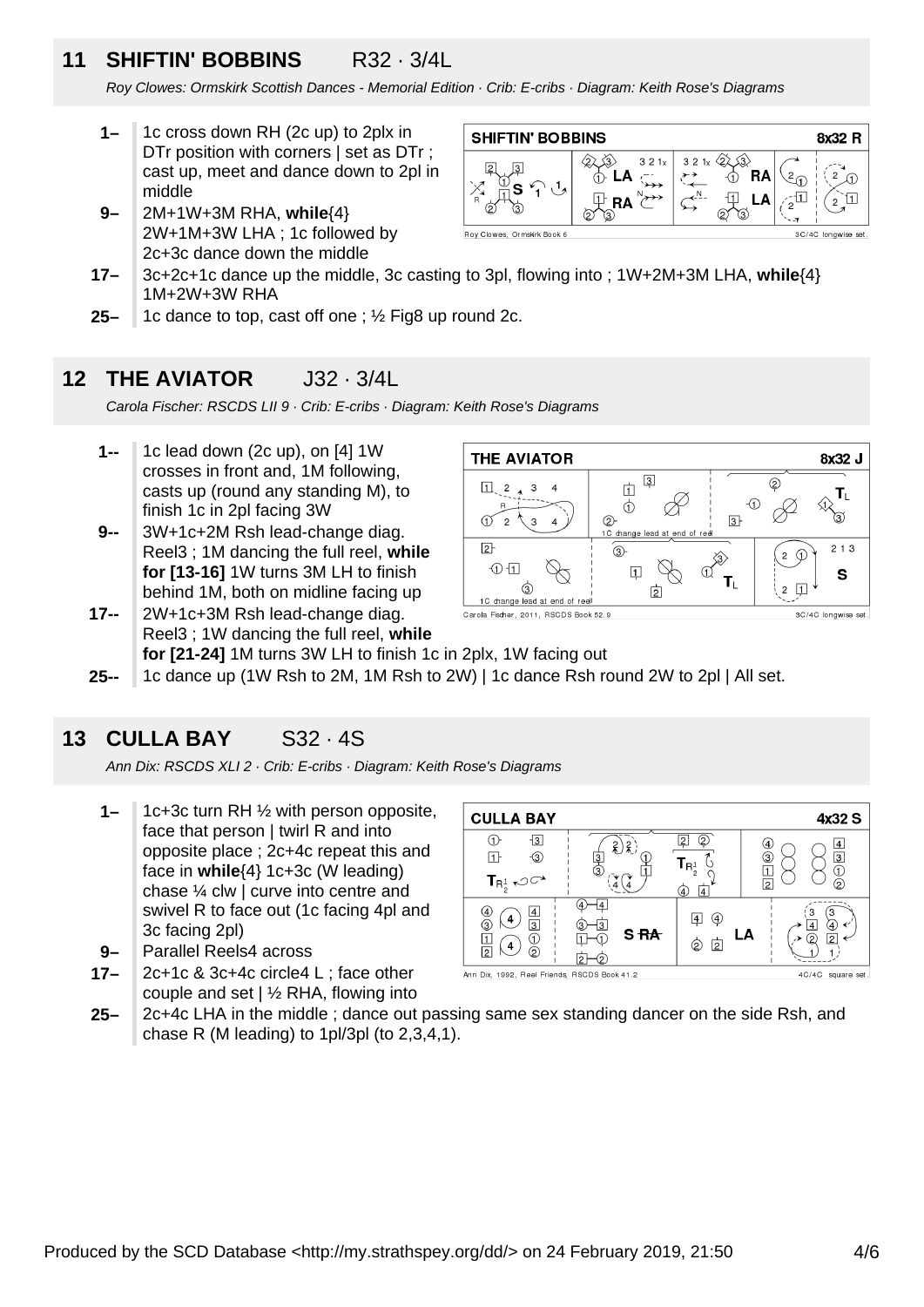### **14 JOHN OF BON ACCORD** R32 · 3/4L

Roy Goldring: RSCDS XXXIII 5 · Crib: E-cribs · Diagram: Keith Rose's Diagrams

**1-16** 4 progressive ½Reels3 across, as follows: 1c+2W (1c start Rsh to P) ; 1c+2M (start Lsh) ; 1c+3W (Rsh) ; 1c+3M (Lsh), 1c finish in 3pl a bit in from the sidelines (2c & 3c finish their reels in 1plx and 2plx)



- **17–** 1c turn RH, cast up one place on own sides (3c down) ; 1c ½ Fig8 round 2c (2x,1x,3x)
- **25–** All turn P  $\frac{3}{4}$  RH to face P along the midline | All Set retaining RHJ ; all turn P  $\frac{3}{4}$  RH | All Set  $(2.1.3)$

#### **15 THE CHEQUERED COURT** J32 · 3/4L

Duncan Brown: RSCDS XLII 3 · Crib: E-cribs · Diagram: Keith Rose's Diagrams

- **1–** 1c cross RH | cast off (2c up) ; ½ Fig8 across to the R (1M up, 1W down) to face 1cnr
- **9–** 1c+1cnrs pass and turn, at end 1c swivels R to be BtoB facing 4cnr ; 1c+4cnrs pass and turn, 1c swivels R to finish BtoB facing own side for
- **17–** DTr, 1c finish between end couple facing own side
- **25–** Reels3{6} across (Rsh to 4cnr) | 1c cross RH (2,1,3)



### **16 THE GENTLEMAN** S32 · 3/4L

Roz Scott Huxley: RSCDS XXXV 5 · Crib: E-cribs · Diagram: Keith Rose's Diagrams

- **1–** 2c step up as 1c turn BH to face P between them in line4 across | 1c+2c set, 1c advancing and passing on the second step ; ½Reel4, at end 1c pass LH to face down NHJ
- **9–** 1c dance down to face P between 3c, repeat set and ½Reel4 with 3c, finish between 3c on own side LHJ
- **17–** 1c lead to top, cross and cast to 2plx ; ½Reels3 across, Rsh to 4cnr (W up, M dn) (to 2,1,3)
- **25–** 2c+1c Poussette.